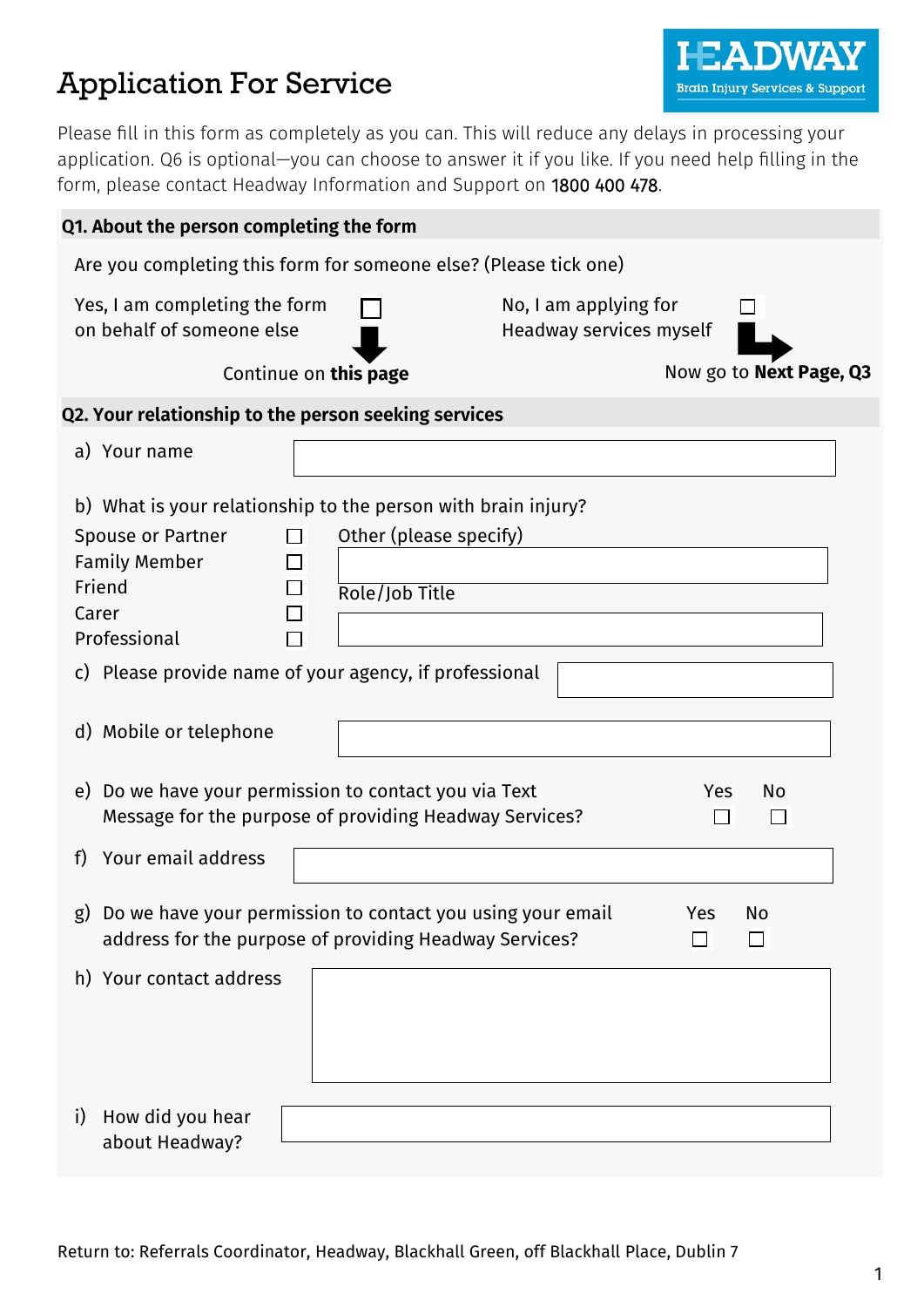|                              | Q3. Name and contact information of the person seeking services                                              |                                                 |                  |
|------------------------------|--------------------------------------------------------------------------------------------------------------|-------------------------------------------------|------------------|
| a) Name                      |                                                                                                              |                                                 |                  |
|                              | b) I am: Male $\Box$ Female $\Box$ Other $\Box$                                                              | c) Date of Birth:                               |                  |
| d) Address at time of injury |                                                                                                              | e) Current Address - If same as d), tick $\Box$ |                  |
|                              |                                                                                                              |                                                 |                  |
| f)<br>Home phone             |                                                                                                              |                                                 |                  |
| Mobile phone<br>g)           |                                                                                                              |                                                 |                  |
| h)                           | Do we have your permission to contact you via Text Message for the<br>purpose of providing Headway Services? |                                                 | Yes<br>No        |
| Email address<br>i)          |                                                                                                              |                                                 |                  |
| j)                           | Do we have your permission to contact you via email for the purpose<br>of providing Headway Services?        |                                                 | <b>No</b><br>Yes |
|                              | Q4. Who can we contact in an emergency?                                                                      |                                                 |                  |
|                              | Please give the name of a family member, carer or friend as your emergency contact                           |                                                 |                  |
| Name:                        |                                                                                                              | Relationship                                    |                  |
| Address:                     |                                                                                                              |                                                 |                  |
| Telephone:                   |                                                                                                              |                                                 |                  |
| Email:                       |                                                                                                              |                                                 |                  |
| Q5. GP details               |                                                                                                              |                                                 |                  |
| Name of GP                   |                                                                                                              |                                                 |                  |
| <b>GP Telephone</b>          |                                                                                                              |                                                 |                  |
| Address of GP                |                                                                                                              |                                                 |                  |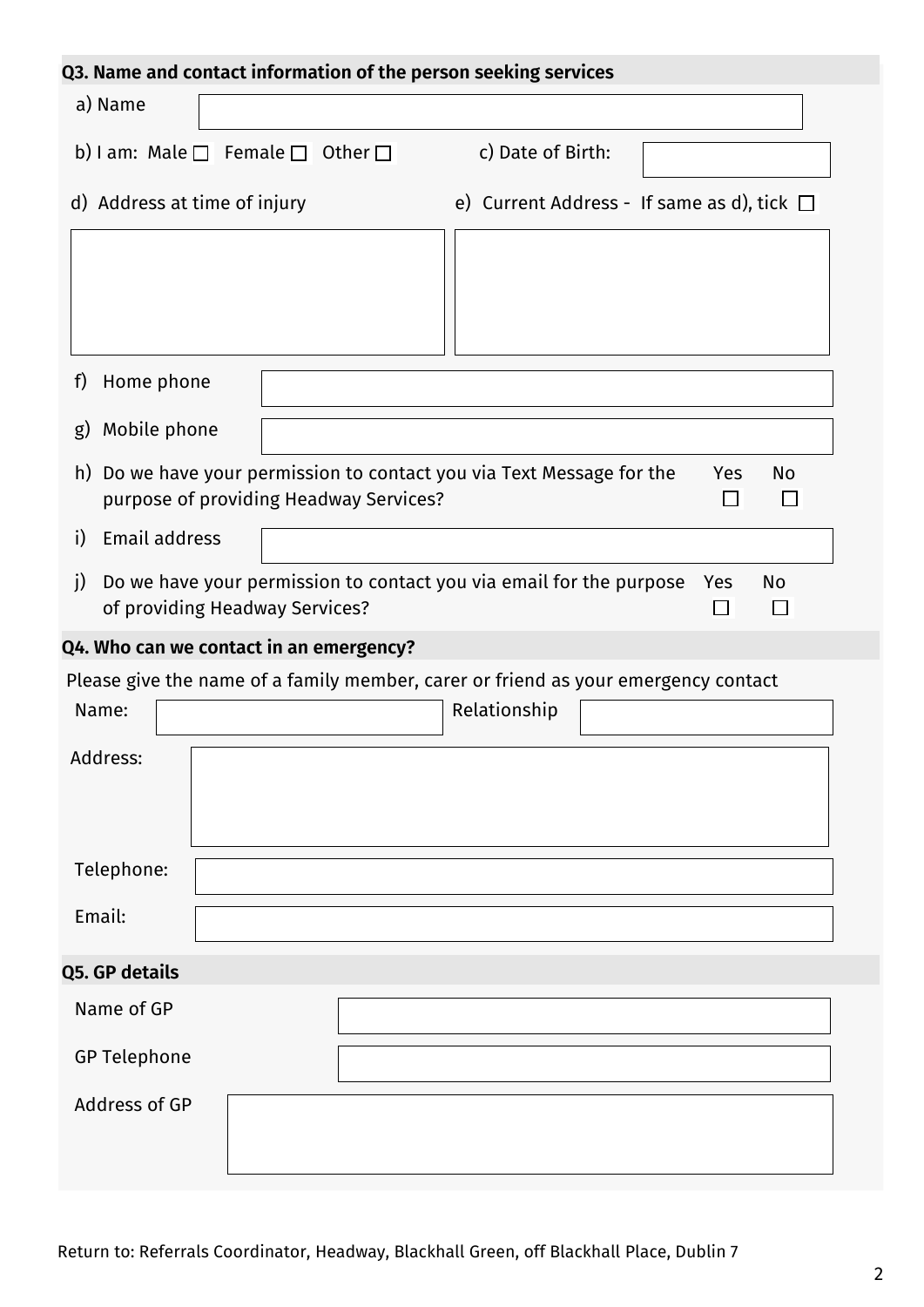# **Q6. Language and cultural background (optional question)**

| Why have we included this question? Your answers help us to develop better services. We                             |  |
|---------------------------------------------------------------------------------------------------------------------|--|
| $\frac{1}{2}$ use them <b>only</b> to ensure that our services reflect the backgrounds of the people we serve.      |  |
| a) Country of Origin                                                                                                |  |
| b) Can you speak English?<br>Yes $\Box$<br>No<br>$\Box$                                                             |  |
| First language – spoken at home:<br>C)<br>English $\square$<br>Irish $\square$<br>Other (please state) $\Box$       |  |
| d) Ethnic or cultural Background                                                                                    |  |
| White Irish $\Box$<br><b>Black Non-African</b><br>ΙI                                                                |  |
| White Non-Irish $\Box$<br>Asian or Asian Irish (Chinese) $\Box$                                                     |  |
| Asian or Asian Irish (non-Chinese)<br><b>Irish Traveller</b><br>$\Box$                                              |  |
| Black African $\Box$                                                                                                |  |
| Other (please state)                                                                                                |  |
| e) Religion<br>Christianity<br>Rather not say $\square$<br>$\Box$<br>Islam<br>Other<br>$\Box$<br>No religion $\Box$ |  |
| Q7. Living, working and social situation                                                                            |  |
| Please tick all that apply:                                                                                         |  |
| Live alone $\square$<br>Live in permanent accommodation $\square$                                                   |  |
| Live with parents $\Box$<br>Live in temporary accommodation $\square$                                               |  |
| Live with spouse/partner $\Box$<br>Currently employed $\Box$                                                        |  |
| Currently engaged in training $\Box$                                                                                |  |
| Activities you are involved in, for example: volunteering; sports; social clubs:                                    |  |
|                                                                                                                     |  |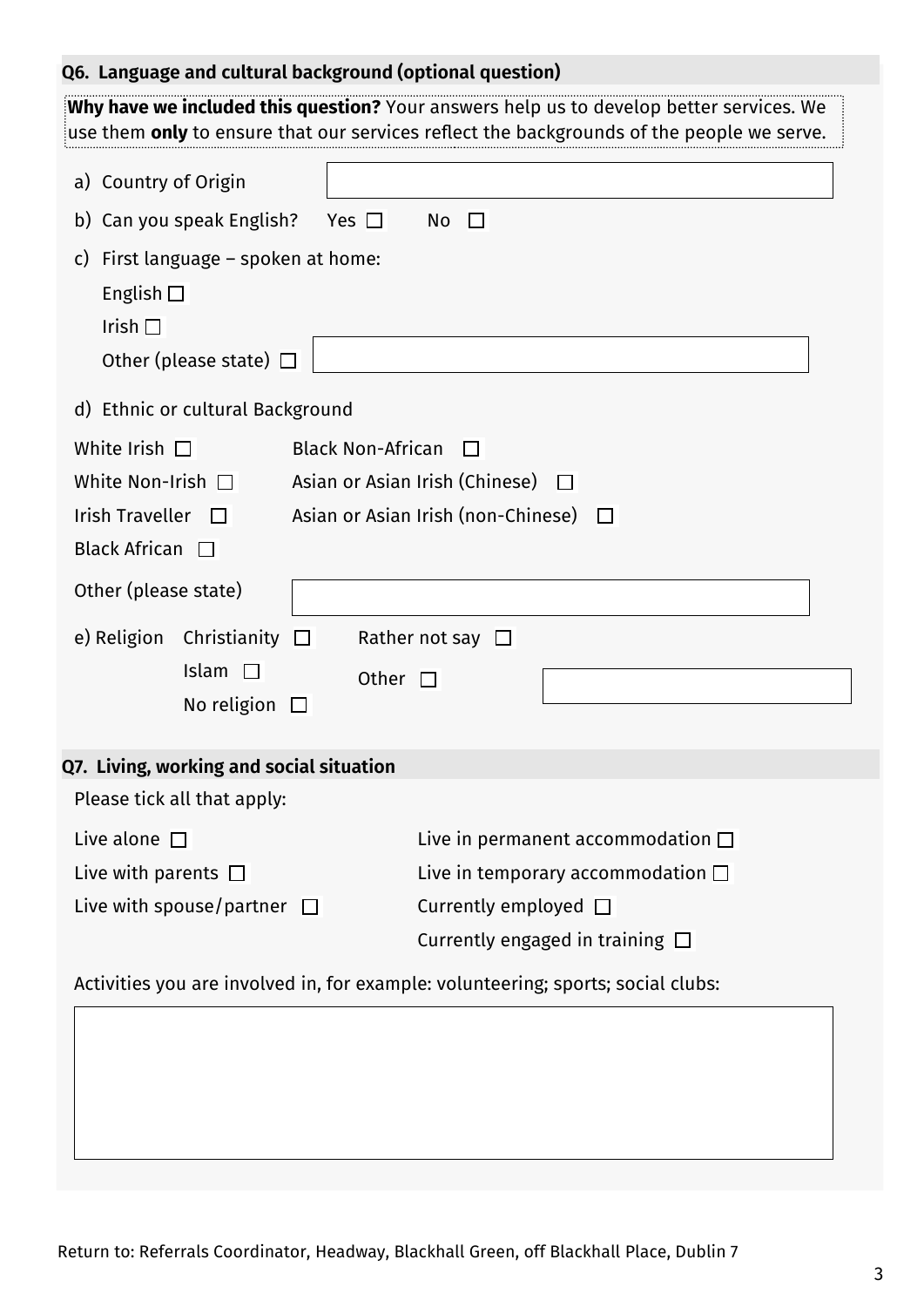|  |  | Q8. Details of the Acquired Brain Injury (ABI)* |  |  |  |
|--|--|-------------------------------------------------|--|--|--|
|--|--|-------------------------------------------------|--|--|--|

Date of Injury:

\*If more than one injury, use most recent

Please specify the cause of injury, Please tick all that apply.

| Fall                          |         |        | <b>Stroke</b>                          |        |  |
|-------------------------------|---------|--------|----------------------------------------|--------|--|
| <b>Sporting Accident</b>      |         | $\Box$ | Haemorrhage (bleed)                    |        |  |
| Assault                       |         |        | Meningitis or Encephalitis             | $\Box$ |  |
| <b>Road Traffic Accident:</b> |         |        | Anoxia/Hypoxia (lack of oxygen) $\Box$ |        |  |
| <b>Vehicle Driver</b>         |         |        | Tumour removal                         |        |  |
| Vehicle Passenger             | $\perp$ |        | Alcohol-Related Brain Injury           |        |  |
| <b>Bicycle</b>                | П       |        |                                        |        |  |
| Motorcycle                    |         |        |                                        |        |  |
| Pedestrian                    |         |        |                                        |        |  |
| Other (please specify)        |         |        |                                        |        |  |

Have you been diagnosed with any progressive or deteriorating conditions such as Dementia, Parkinson's Disease, Multiple Sclerosis?

| Yes $\Box$ | No $\Box$ If yes, please give details |
|------------|---------------------------------------|
|            |                                       |
|            |                                       |
|            |                                       |
|            |                                       |

# **Q9. Hospitals or centres and services attended**

Please provide the names and addresses of the hospitals or centres attended since injury.

| Name and address of hospital or centre | Dates (approx)<br>from - to | <b>Name of consultant</b><br>or professional |
|----------------------------------------|-----------------------------|----------------------------------------------|
|                                        |                             |                                              |
|                                        |                             |                                              |
|                                        |                             |                                              |
|                                        |                             |                                              |
|                                        |                             |                                              |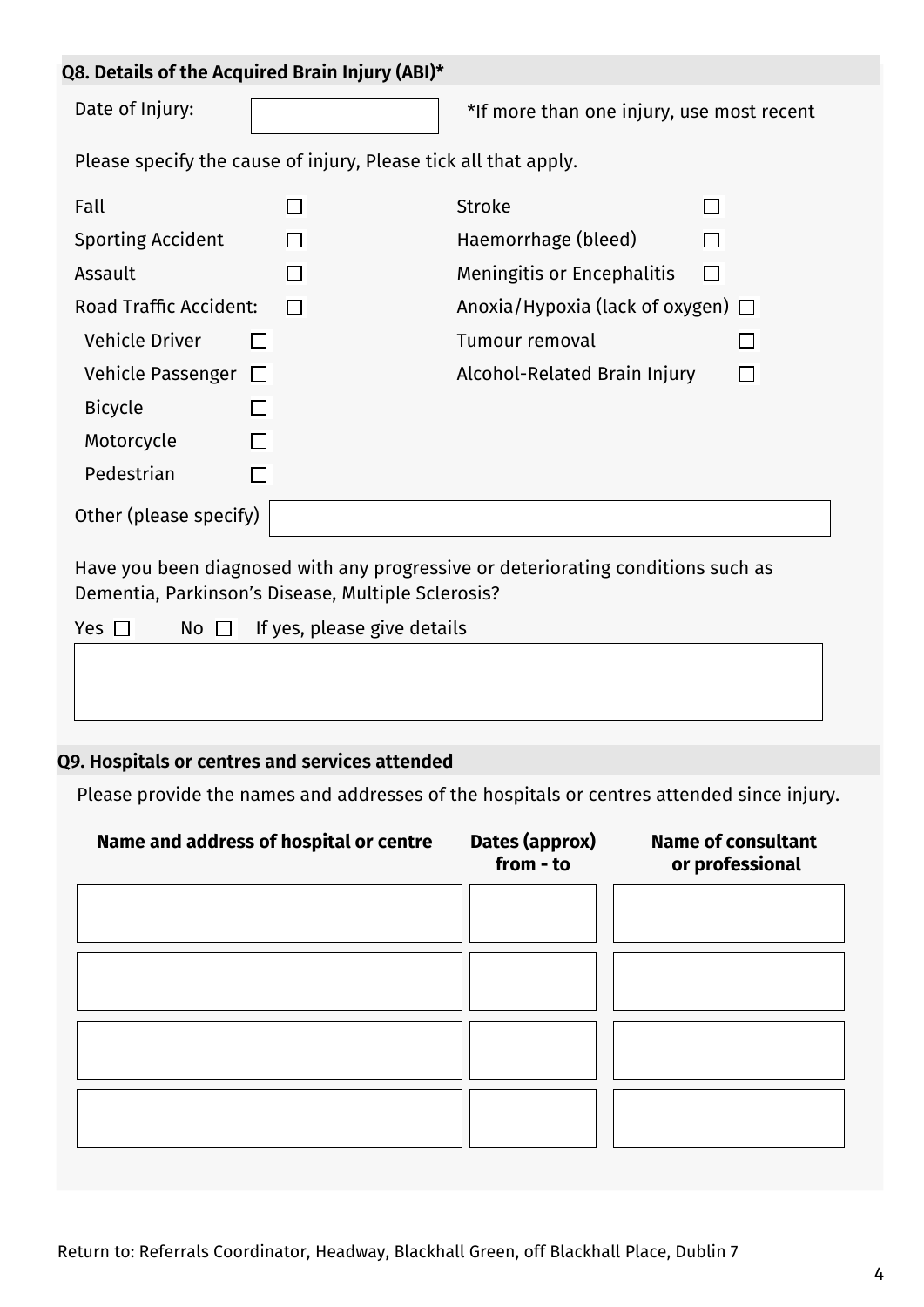| Q10. Current needs and difficulties                                                                                            |                                                                                                                                                          |
|--------------------------------------------------------------------------------------------------------------------------------|----------------------------------------------------------------------------------------------------------------------------------------------------------|
| Please tick all that apply.                                                                                                    | Do you need help with any of the following as a result of the brain injury?                                                                              |
| a) Physical or sensory:                                                                                                        |                                                                                                                                                          |
| Vision $\Box$<br>Hearing $\square$<br>Weakness $\square$<br>Reduced Mobility $\Box$<br>Other (please specify)                  | Fatigue/Tiredness $\Box$<br>Epilepsy $\Box$<br>Sexual difficulties $\Box$                                                                                |
|                                                                                                                                |                                                                                                                                                          |
| b) Cognitive:<br>Attention $\square$<br>Memory $\square$<br>Planning $\square$<br>Orientation $\Box$<br>Other (please specify) | Communication $\Box$<br>Speech $\square$<br>Motivation $\square$                                                                                         |
| c) Behaviour:                                                                                                                  |                                                                                                                                                          |
| Irritability $\square$<br>Aggression $\square$<br>Other (please specify)                                                       | Impulsivity $\square$<br>Inappropriate/Anti-Social behaviour $\Box$                                                                                      |
| d) Emotion:                                                                                                                    |                                                                                                                                                          |
| Mood Swings $\square$<br>Depression $\square$                                                                                  | Anxiety $\square$<br>Reduced Confidence □<br>Anger $\square$                                                                                             |
| Other (please specify)                                                                                                         |                                                                                                                                                          |
| than you think you have? - Please give details                                                                                 | e) Self-awareness and insight - Do other people tell you that you have more difficulties                                                                 |
| f) Personal needs or daily living tasks:                                                                                       |                                                                                                                                                          |
| Eating $\Box$<br>Drinking $\square$                                                                                            | Assistance with dressing when using the toilet $\Box$<br>Assistance with personal care when using the toilet $\Box$<br>Number of people needed to assist |
| Other (please specify)                                                                                                         |                                                                                                                                                          |

Return to: Referrals Coordinator, Headway, Blackhall Green, off Blackhall Place, Dublin 7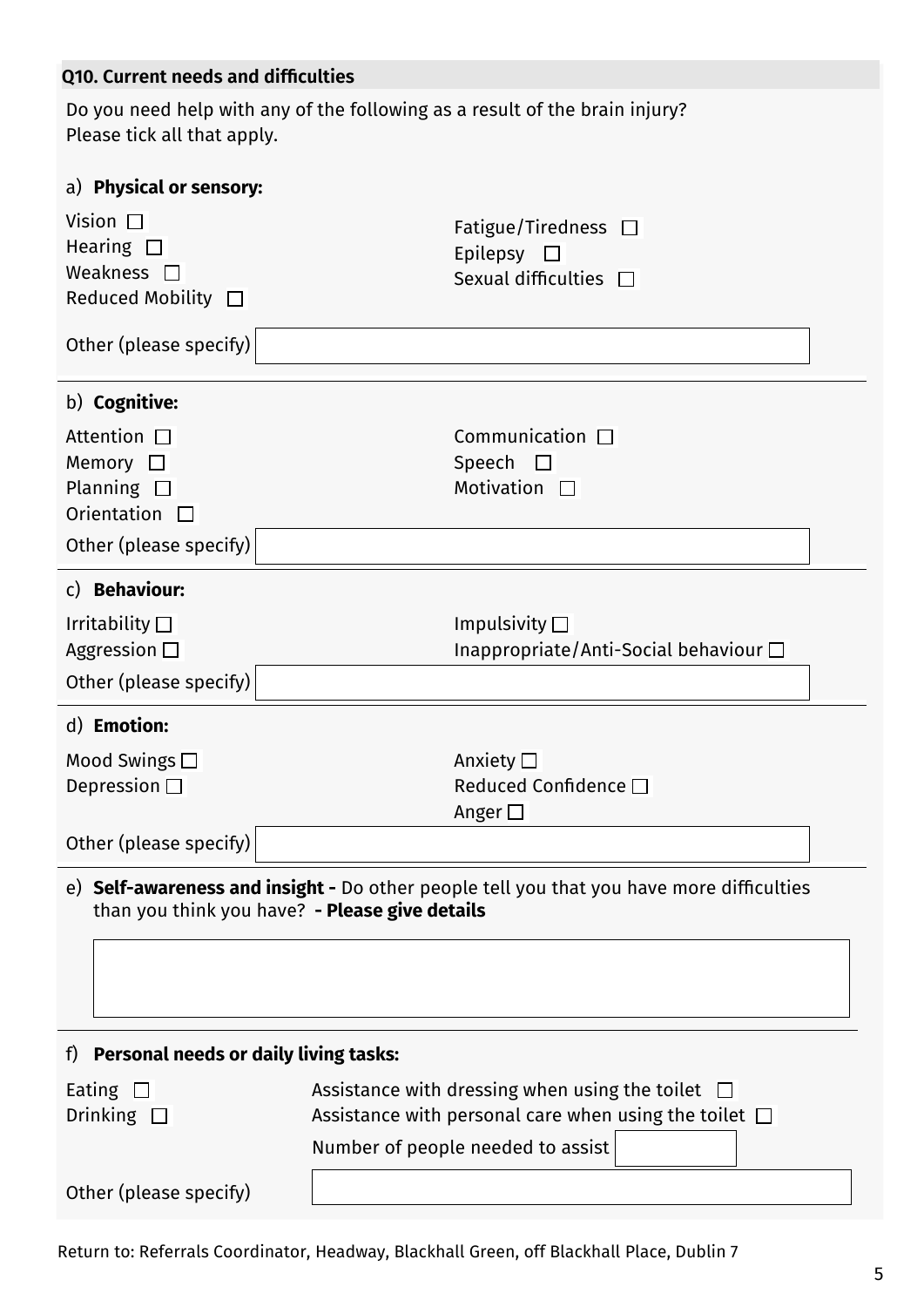# **Q11. Please list all current medication:**

# **Q12. Do you have any history of substance abuse or addiction?**

Yes  $\Box$  No  $\Box$  Alcohol  $\Box$  Drugs  $\Box$  Other – Please Specify:

#### **What is your current status in relation to this?**

E.g. actively using, abstinent, undergoing treatment for addiction.

# **Q13. Services other than Headway currently applied for or attending:**

| <b>Service</b> | <b>Attending Applied</b> |  |
|----------------|--------------------------|--|
|                |                          |  |
|                | П                        |  |
|                |                          |  |
|                | $\mathsf{I}$             |  |
|                |                          |  |

# **Q14. Reason for application**

What is your reason for applying for Headway Services?

Any other information you wish to include: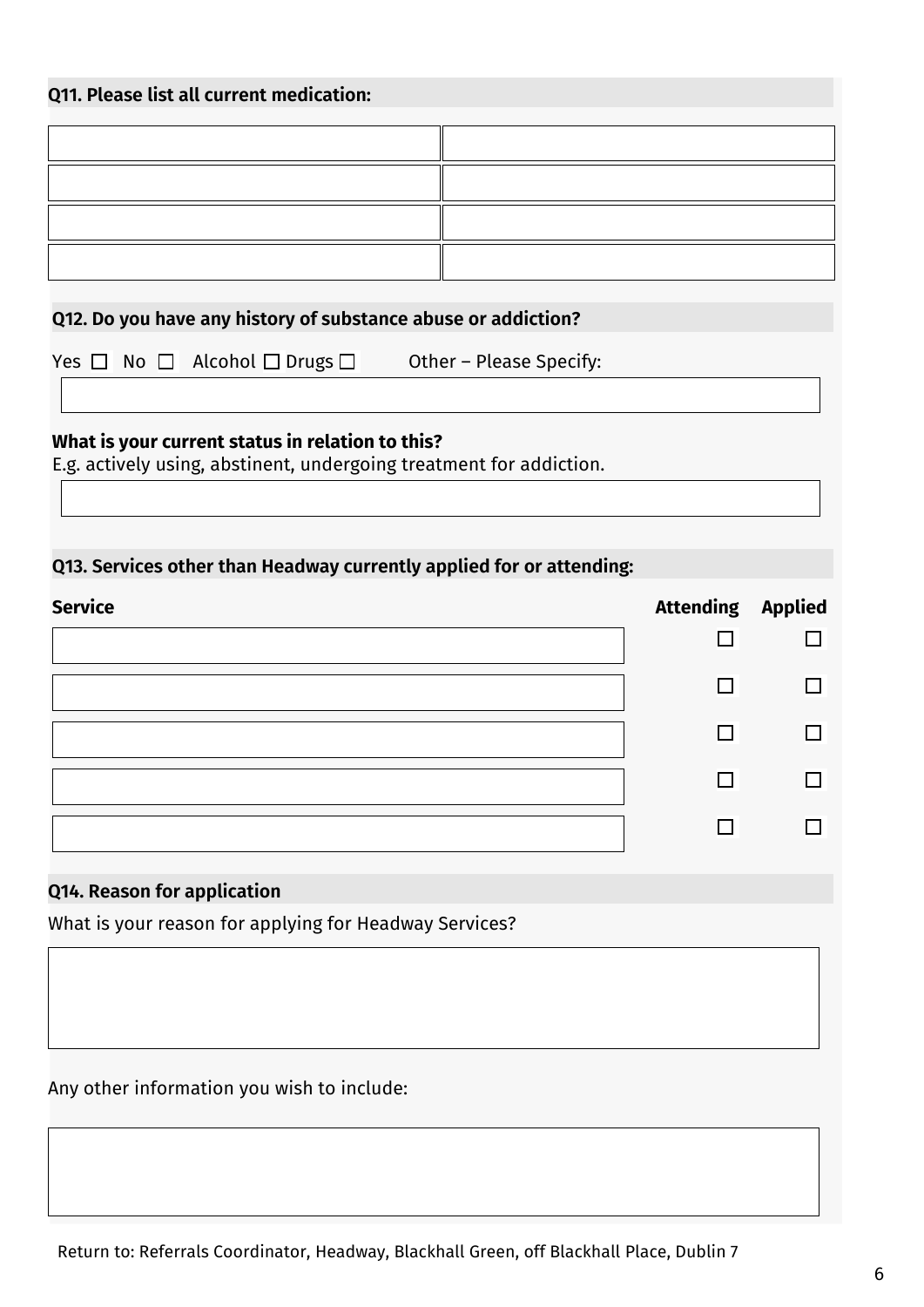# Q15. Declaration and consent to be completed by the person seeking services

# a) Your medical history and records 1. I give consent for information on my medical and occupational history to be released to Headway. 2. I give consent for Headway to maintain all personal data concerning my medical and occupational history relevant to providing me with rehabilitative services. 3. I give consent for Headway to release reports and information on my rehabilitation and progress to my G.P or other professionals involved in my care. 4. I have read, and understood, the limits of confidentiality explained on page 8 **I agree My name Date** П b) Contact permission for fundraising opportunities From time to time Headway may wish to contact you to inform you or your nominated family member of events and fundraising opportunities. Headway will not share this information with any other body or institution. Are you willing to be contacted in this way? **Yes, by: No:**  $Post \Box$  Email  $\Box$  Phone Call  $\Box$  Text Message  $\Box$ **I don't want to be contacted I agree My Name Date**  $\Box$ **How to send** Check you have ticked the boxes "I agree" **Electronically** Use File, Save As, name the file and email it to us at [info@headway.ie](mailto:info@headway.ie)

**By Post**

Please return this completed form to: Referrals Coordinator, Headway, Blackhall Green, off Blackhall Place Dublin 7